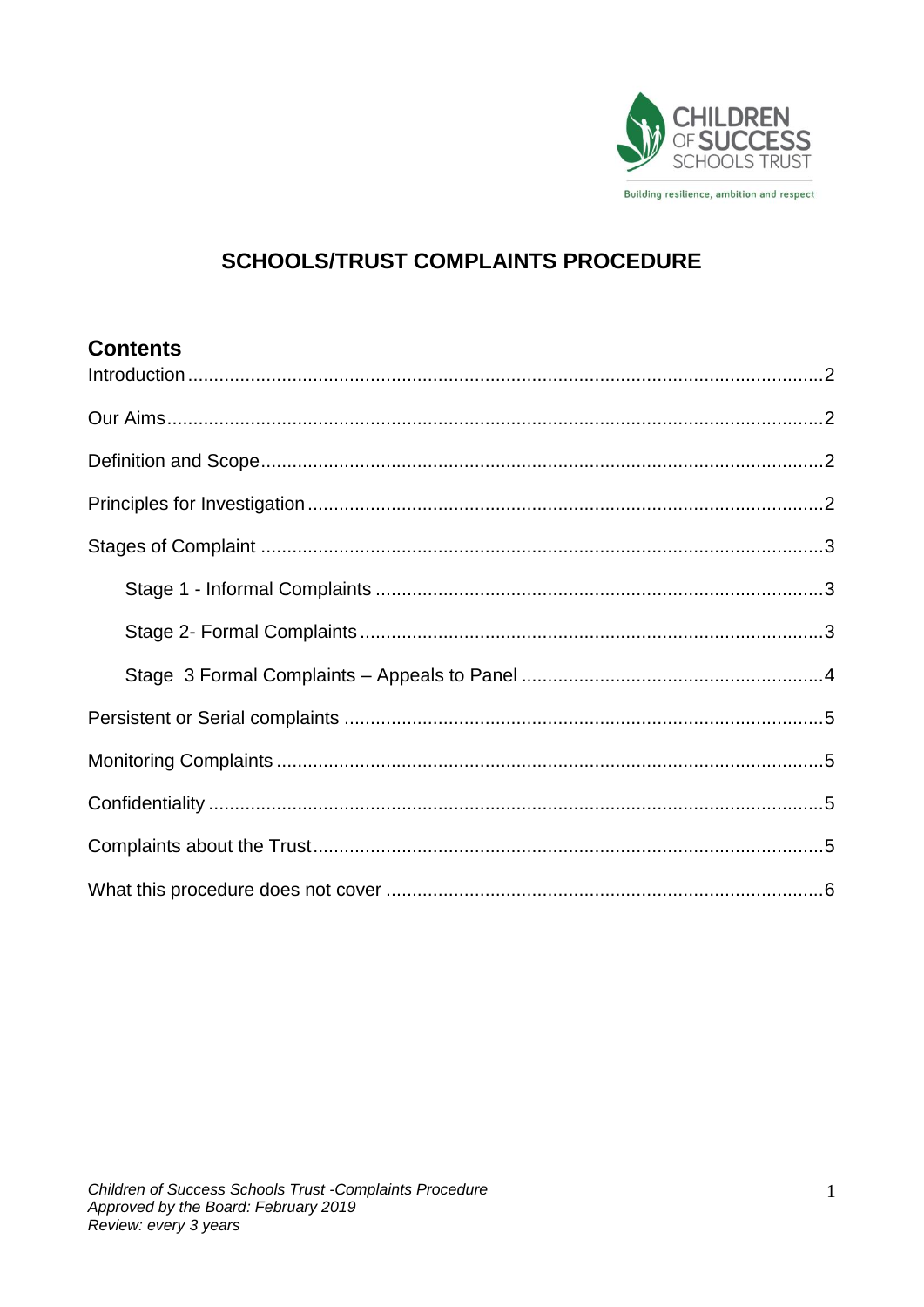## **Introduction**

This procedure covers complaints made about either school or the trust and any services they provide. A complaint is an expression of dissatisfaction about the policy or actions of the school.

This policy will be followed in respect of all complaints by parents/carers and by others who are not members of the school community against the schools or Trust except in the following areas (where separate policies exist):

- child protection allegations:
- exclusions;
- admissions:
- complaints about statements of SEN/ EHC Plans;
- disciplinary issues relating to members of staff; and
- allegations of abuse.

This policy outlines how complaints will be dealt with by The Trust and the relevant school in accordance with the requirements of The Education (Independent School standards) (England) Regulations 2010.

## <span id="page-1-0"></span>**Our Aims**

- We will try to resolve problems informally wherever possible
- We will aim to deal with complaints impartially and as quickly as possible
- We will seek to provide redress for complaints where necessary
- We will arrange for help in communicating or interpretation if necessary
- We will respect all parties' rights to confidentiality
- We will keep careful records and review complaints and the outcomes so that we can learn from them
- We will not investigate anonymous complaints and will not deal with anyone using verbal or physical abuse

## <span id="page-1-1"></span>**Definition and Scope**

The DfE guidance explains the difference between a concern and a complaint.

A **concern** is defined as "an expression of worry or doubt over an issue considered to be important for which reassurances are sought".

The school will resolve concerns through day-to-day communication as far as possible. A **complaint** is defined as "an expression of dissatisfaction however made, about actions taken or a lack of action".

## <span id="page-1-2"></span>**Principles for Investigation**

When investigating a complaint, we will try to clarify:

- What has happened
- Who was involved
- What the complainant feels would put things right

We also intend to address complaints as quickly as possible. To achieve this, realistic and reasonable time limits will be set for each action within each stage.

*Children of Success Schools Trust -Complaints Procedure* Where further investigations are necessary, new time limits will be set, and the complainant will be sent details of the new deadline with an explanation for the delay.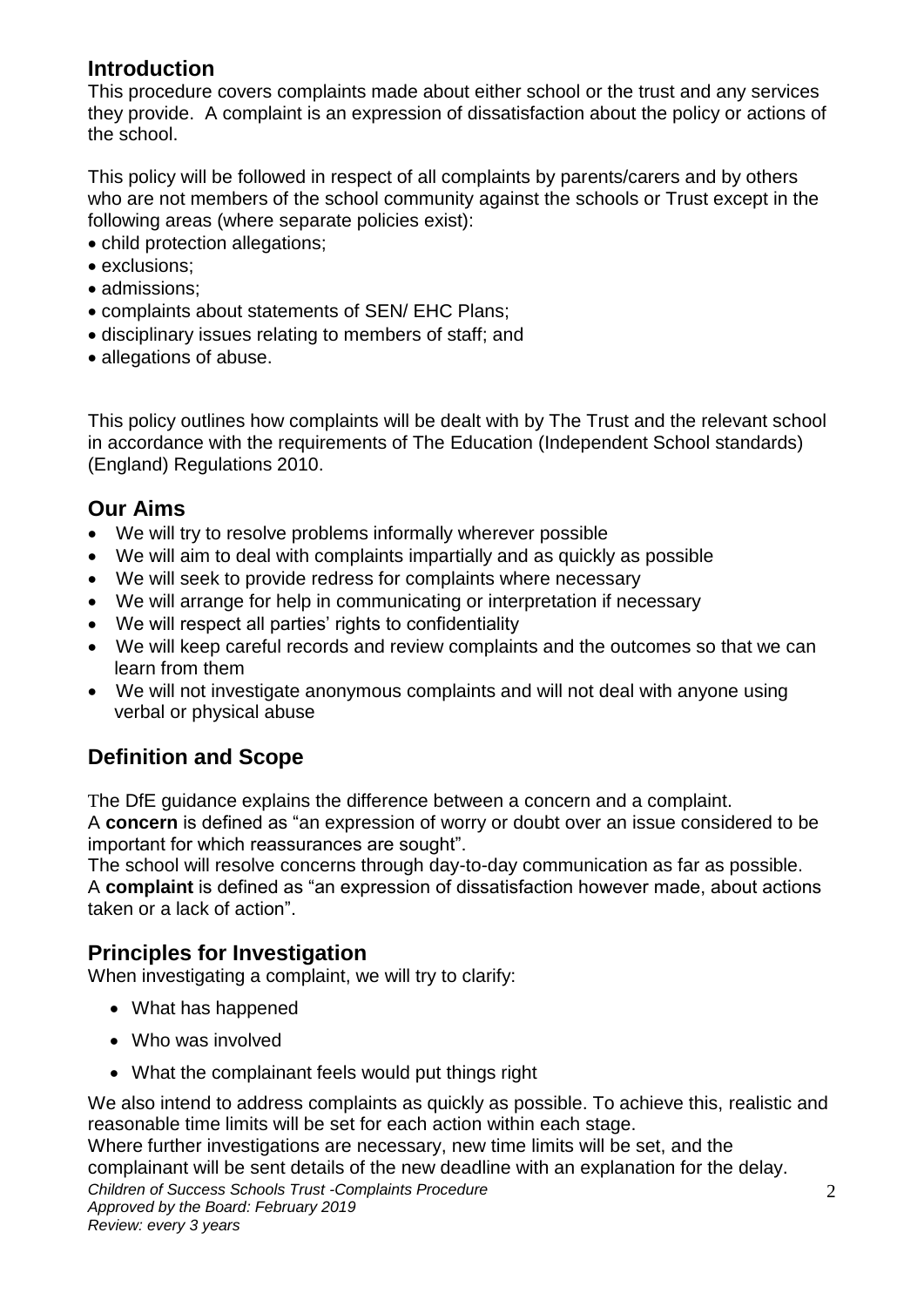The school expects that complaints will be made as soon as possible after an incident arises and no later than 3 months afterwards. We will consider exceptions to this time frame in circumstances where there were valid reasons for not making a complaint earlier.

#### **Complaints about our fulfilment of early year's requirements**

We will investigate all written complaints relating to the school's fulfilment of the Early Years Foundation Stage requirements, and notify the complainant of the outcome within 28 days of receiving the complaint. The school will keep a record of the complaint (see section 9) and make this available to Ofsted on request.

Parents and carers can notify Ofsted if they believe that the school is not meeting Early Years Foundation Stage requirements, by calling 0300 123 4234 or 0300 123 4666, or by emailing [enquiries@ofsted.gov.uk.](mailto:enquiries@ofsted.gov.uk) An online contact form is also available at [https://www.gov.uk/government/organisations/ofsted#org-contacts.](https://www.gov.uk/government/organisations/ofsted#org-contacts)

We will notify parents and carers if we become aware that the school is to be inspected by Ofsted. We will also supply a copy of the inspection report to parents and carers of children attending the setting on a regular basis.

# <span id="page-2-0"></span>**Stages of Complaint**

### <span id="page-2-1"></span>**Stage 1 - Informal Complaints**

- If you complain by speaking to a member of staff by telephone or by email, our aim will be to deal with it immediately.
- Staff will respond by providing a clear explanation. If appropriate they will apologise and agree what should be done to put matters right or to prevent the problem happening again.
- If necessary, staff will arrange to meet you to discuss your concern or complaint.
- Either you or the member of staff may wish to involve the Head of School or another senior member of staff.
- If the matter cannot be resolved immediately, we will agree a timetable for dealing with it and say which member of staff will be responsible for contacting you. We will aim to resolve the dispute within 10 working days.
- We will keep a note of informal complaints. If you remain dissatisfied you have the right to use the formal procedure and we will inform you of this.

#### <span id="page-2-2"></span>**Stage 2- Formal Complaints**

- A formal complaint must be made in writing to the Executive Headteacher (or to The Chair of the Board of Trustees if it is about the Executive Headteacher or relates directly to the Trust rather than an individual school). We recommend that you use the form supplied. If you wish, a member of staff not involved with the complaint will write down what you want to say.
- Formal complaints may arise because you are dissatisfied with the result of an informal complaint, or because we consider an informal complaint sufficiently serious to be dealt with formally, or because you choose to put a complaint in writing.
- The Executive Headteacher will be responsible for investigating all complaints, except those relating to her/his actions. The Chair of the Trust Board will be responsible for investigating complaints relating to the Executive Headteacher's actions. The Executive Headteacher may delegate investigation of a complaint to the Head of School, or may ask the Chair of the Board to undertake the investigation if this seems more appropriate.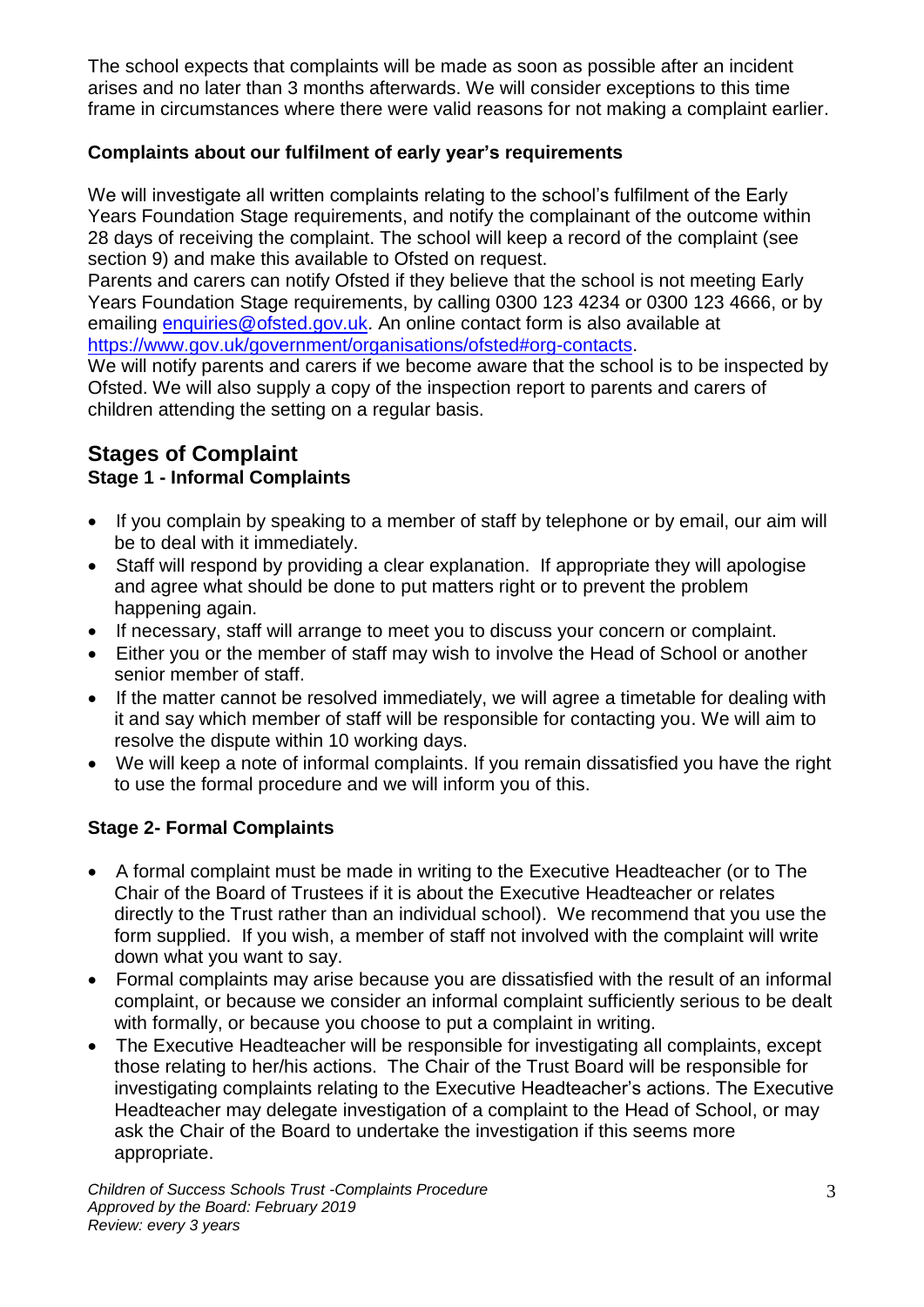- When we receive a complaint, it will be recorded in the school's complaints file. This will include a record of the progress of the complaint and if it was resolved at an informal hearing or was taken to a panel, documents relating to the complaint and what action was taken by the academy arising from the complaint.
- Timescales for responding to complaints:
	- if a complaint can be investigated and a response sent to you within three working days we will not acknowledge the letter and send the response in reply.
	- If a complaint needs further investigation, we will send an acknowledgement within 3 days and we will investigate the complaint and provide a response within ten working days of acknowledgement of the complaint
	- if this timescale cannot be met, we will tell you with an explanation and a revised timescale.
- The investigation will establish the nature of the complaint, what has happened and who is involved, and what can be done to put things right. The person investigating will meet you if appropriate, and interview any parties to the matter complained of. Notes will be kept of the investigation and all interviews.
- When the investigation is completed, you will receive a written report or letter stating the findings and any recommended action which we intend to take. We will inform you of the next steps in this procedure in case you are dissatisfied.

## <span id="page-3-0"></span>**Stage 3 Formal Complaints – Appeals to Panel**

- If you are dissatisfied with the result of the investigation, you have the right of appeal to a panel convened by the Chair of the Trust.
- The panel will have a minimum membership of 3 for any appeal. At least one member will be independent of the management and running of the school. For these purposes non-staff members of the School Community Group of the partner school or of another school will be appointed as members of the panel are regarded as independent. The Chair will also ensure that no person previously involved in the matter will be on the panel dealing with the appeal
- The role of the panel is to decide whether the complaint was properly investigated, whether the findings are justified and whether any redress or action was appropriate.
- An appeal must be made in writing and sent to Chair of Board as appropriate, who will be responsible for liaising with the chair of the Complaints panel to convene the appeal hearing.
- The Chair of the panel will decide arrangements for clerking the appeal hearing.
- The panel will normally be convened within 15 working days of the receipt of the appeal, at a date and time acceptable to all parties and with reasonable notice being given.(five working days)
- You will be invited to attend and present your case. Parents may be accompanied if they wish. The person investigating the complaint will also attend to present their findings. If you do not attend, the panel will consider your written appeal.
- Procedure:
	- the chair of the hearing will ensure that governors are impartial and that the hearing is as informal as possible and those attending are treated courteously and put at their ease
	- you will be able to put your case and will then be questioned by panel members and the person investigating the complaint
	- the person investigating will be able to put their case and will then be questioned by panel members and by you
	- each side will have the opportunity to sum up briefly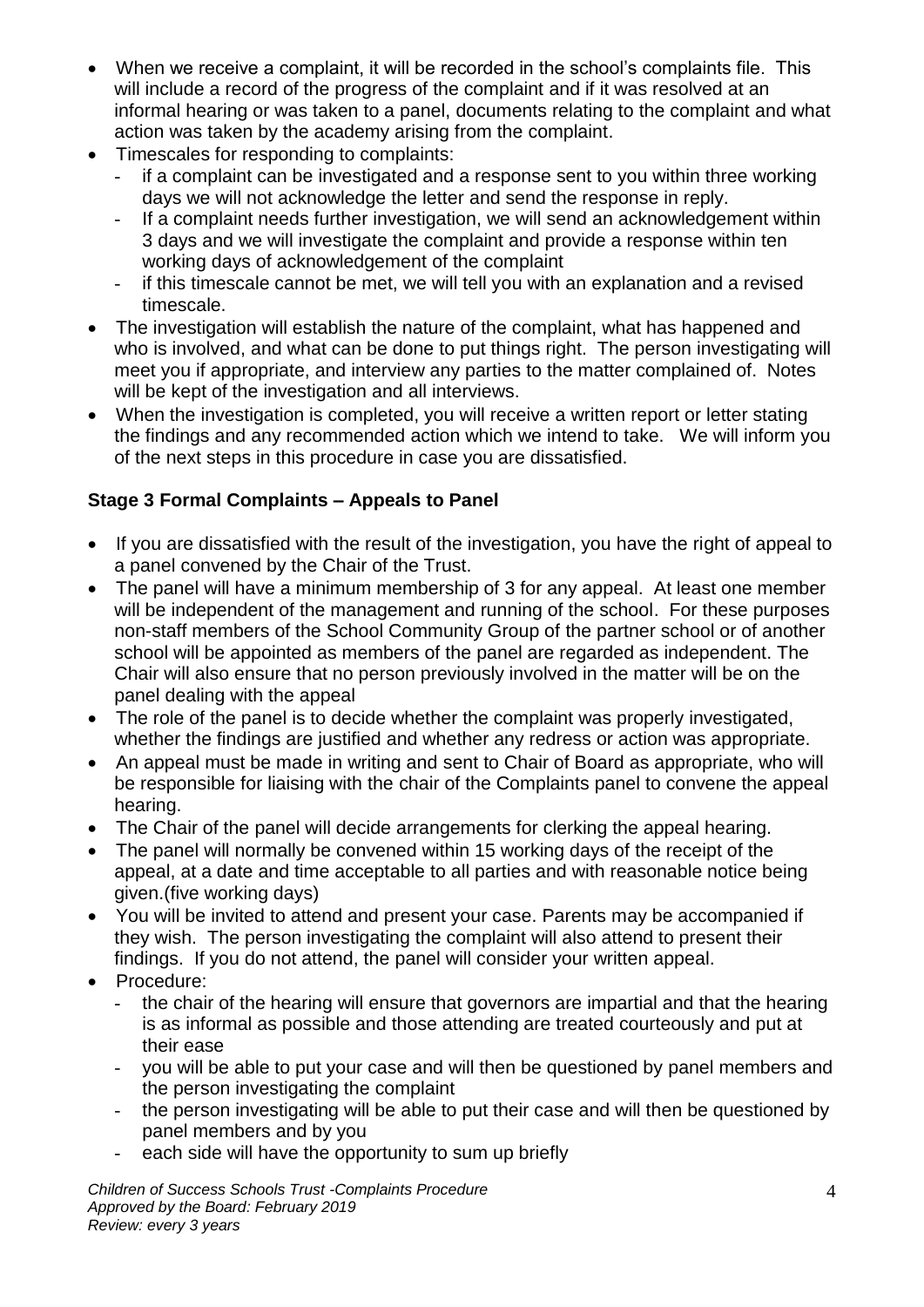- the panel will decide on the issues in private.
- In the event of a complainant behaving unacceptably at the hearing, the person chairing the hearing will have the right to ask the complainant to withdraw and to continue the hearing without the complainant being present.
- Copies of the investigation report and of the appeal letter will be provided to the panel members in advance. You and the person investigating the complaint may provide supporting documents if you wish. These should if possible be circulated in advance. If new material is presented at the hearing the chair should give all parties time to consider it.
- The Panel will produce a written report of findings and recommendations which will be filed on the complaints file. This may also be distributed to the person complained about, if applicable.
- The panel chair or clerk will write to you within five working days with the subcommittee's findings and recommendations. If any delay is expected, you will be informed at the hearing.
- In order not to compromise any other matters (such as disciplinary hearings) or to breach individual confidentiality, the full Trust Board will not deal with individual complaints.
- There will be no further stages of appeal within the school. A complainant who is still dissatisfied may contact the Education and Skills Funding Agency (ESFA), using the Agency's school complaints form. The EFA will consider complaints where there is undue delay or we did not comply with this procedure; where the Trust is in breach of its funding agreement; or where the Trust has failed to comply with any other legal obligation.

# <span id="page-4-0"></span>**Persistent or Serial complaints**

The school will not respond if a complainant raises again an issue that has already been taken through the complaints procedure.

# <span id="page-4-1"></span>**Monitoring Complaints**

- The FDOM will report regularly to the Trust Board on the number of formal complaints and appeals during the year, any which took longer than the timescales given above, and a summary of the subjects and outcomes. This information should not name individuals in case an appeal panel needs to be constituted. The Trust Board will check that procedures have been followed, consider the subjects of complaints to see if there are implications for the school, and decide on appropriate action.
- A review of complaints will also be used to contribute to school self-evaluation.

# <span id="page-4-2"></span>**Confidentiality**

Correspondence, statements and records relating to individual complaints must be kept confidential, except where the Secretary of State requests access to them. In responding to an MP or other complainant the aspect of confidentiality must always be considered.

# <span id="page-4-3"></span>**Complaints about the Trust**

The Trust has overall responsibility for both schools and some complaints may be about the Trust rather than one of the schools. If your complaint is about the Trust, the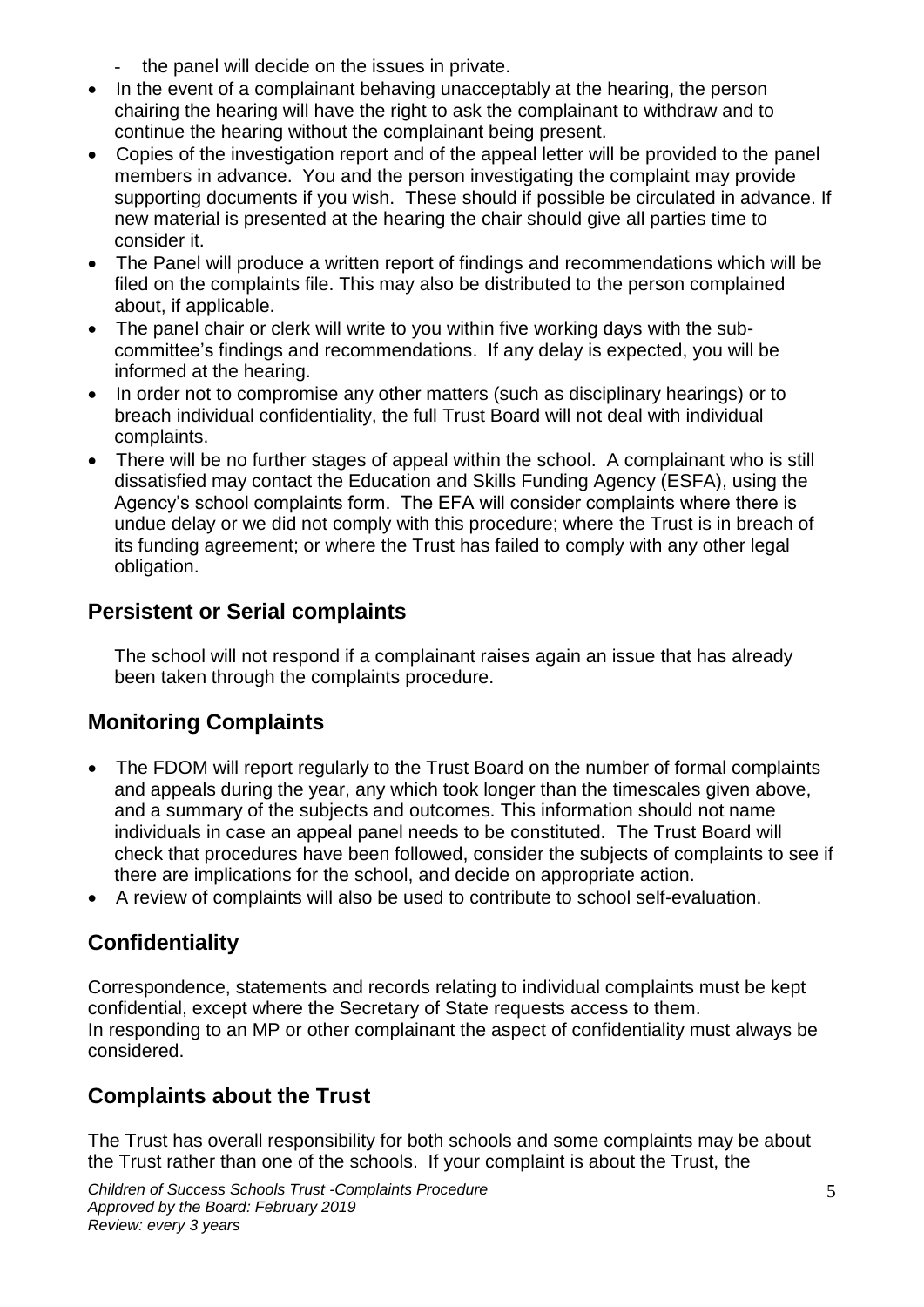procedure remains the same however at the formal complaint stage the complaint should be raised with the Chair of the Board. Should a panel be required the members will include one person who is not involved in the Trust as a trustee, governor or staff member.

#### <span id="page-5-0"></span>**What this procedure does not cover**

Some matters cannot be dealt with under this procedure, for example because they concern something outside the powers of the school. If this applies to the complaint you are making we will advise on how to pursue it.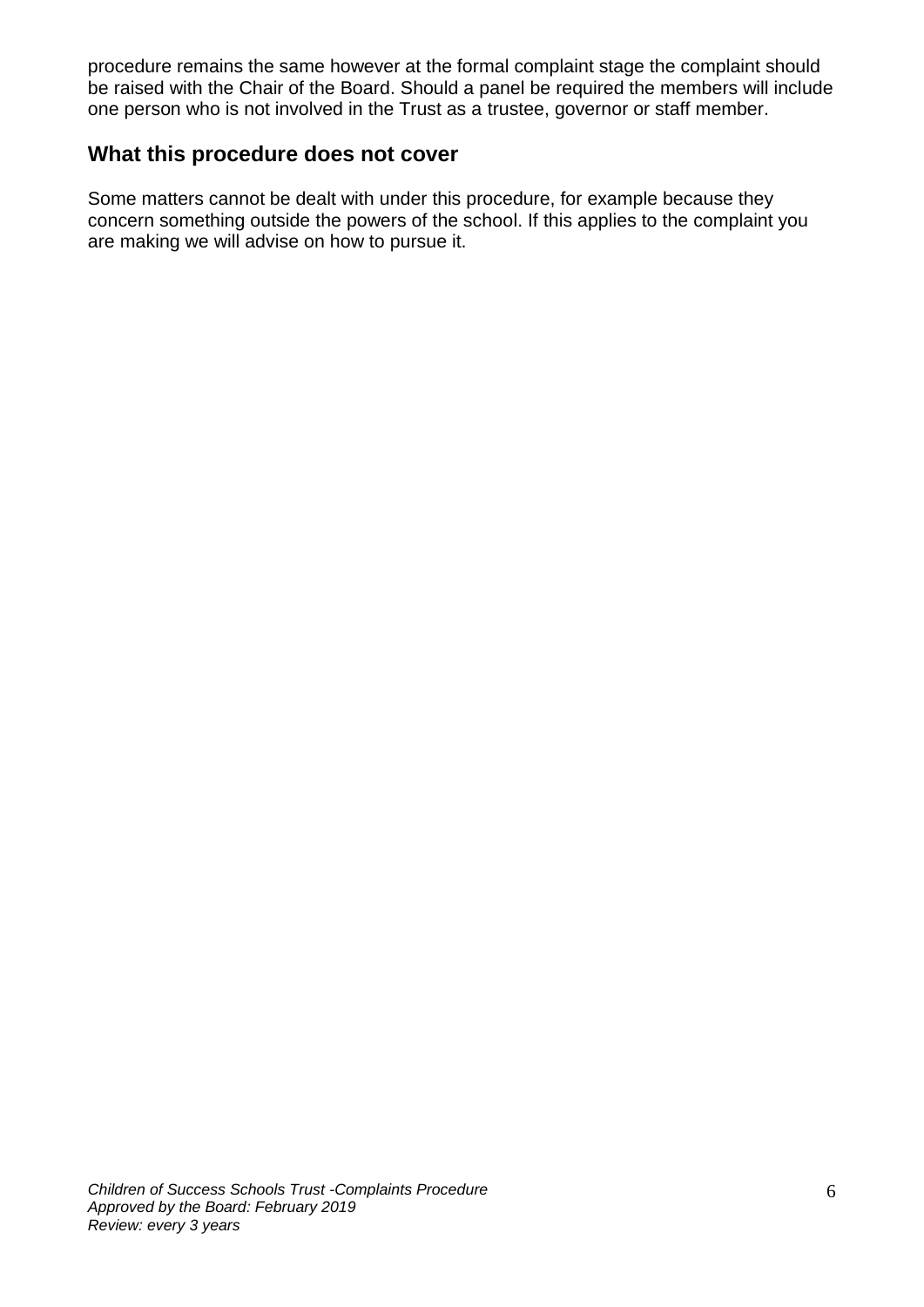#### **COMPLAINTS PROCEDURE**

#### **HOW TO MAKE A COMPLAINT**

- If there is a problem, please speak to the member of staff concerned, or telephone the office or email us. We will try to deal with it straightaway.
- If this does not resolve the problem, you will need to make a formal (written) complaint. Please ask the office for the form on which to do this and for any help you require. If you wish, a member of staff not involved with the complaint will write down what you want to say.
- The Head of School/Executive Headteacher or a Governor will be responsible for investigating your complaint.
- They will let you know how long it will take to reply, and will meet you if necessary.
- You will get a written reply, saying what we have found and any action we will take.
- If you are not satisfied, you can appeal to the Governing body who will deal with your complaint.
- Some matters have to be dealt with by other procedures. If this applies, we will tell you and explain what you need to do.
- Please ask for a copy of our full Complaints Procedure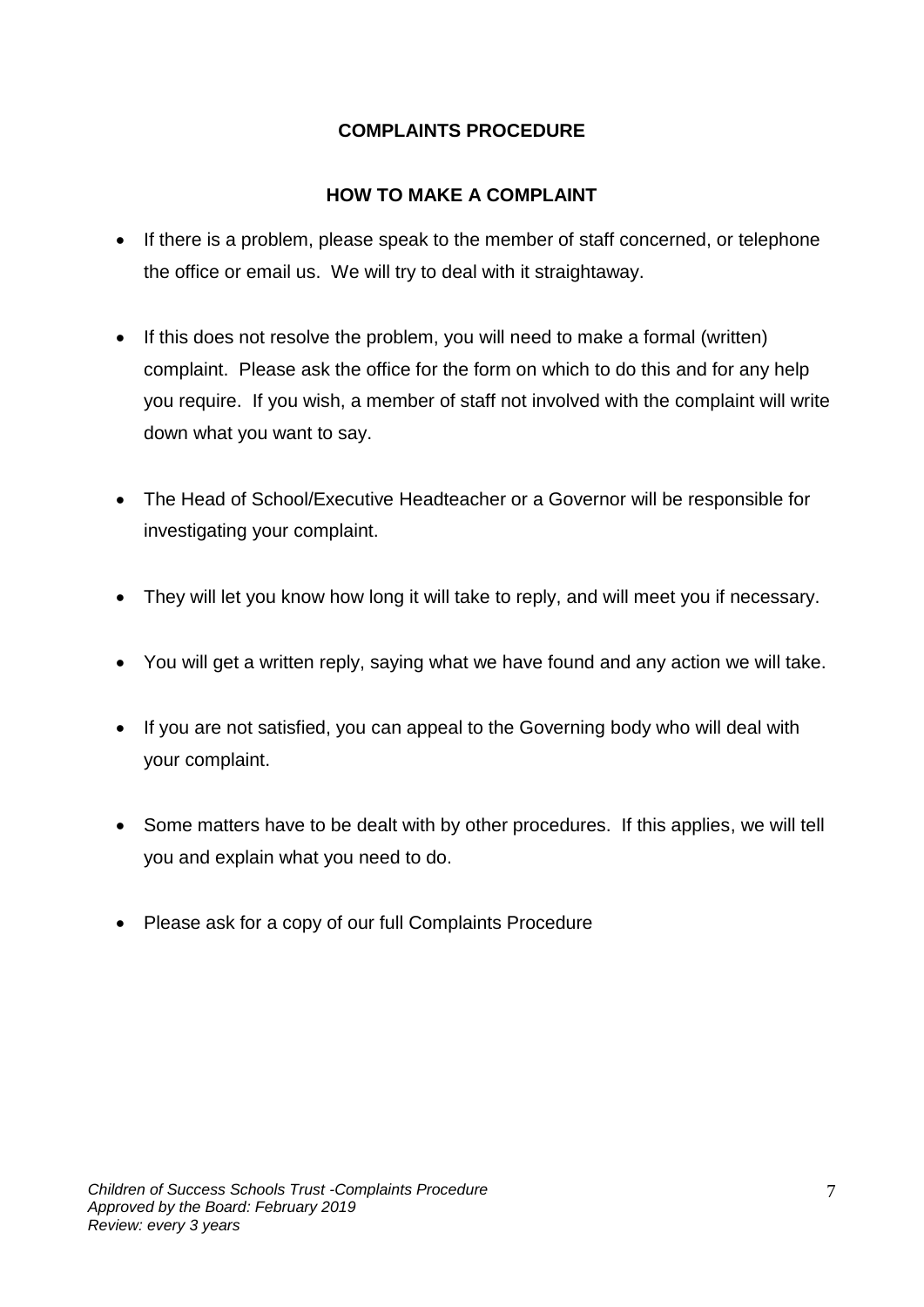#### Children of Success School Trust **Haveley Hey Community School and The Willows Primary School Complaints Form**

Your name

Pupil's name

School Pupil Attends

Your relationship to pupil

Your address and postcode

Your daytime phone number

Your evening phone number

Your email address

Brief details of your problem/complaint

(include what period the complaint relates to and include any actions already taken by the school/Trust to try to resolve the situation)